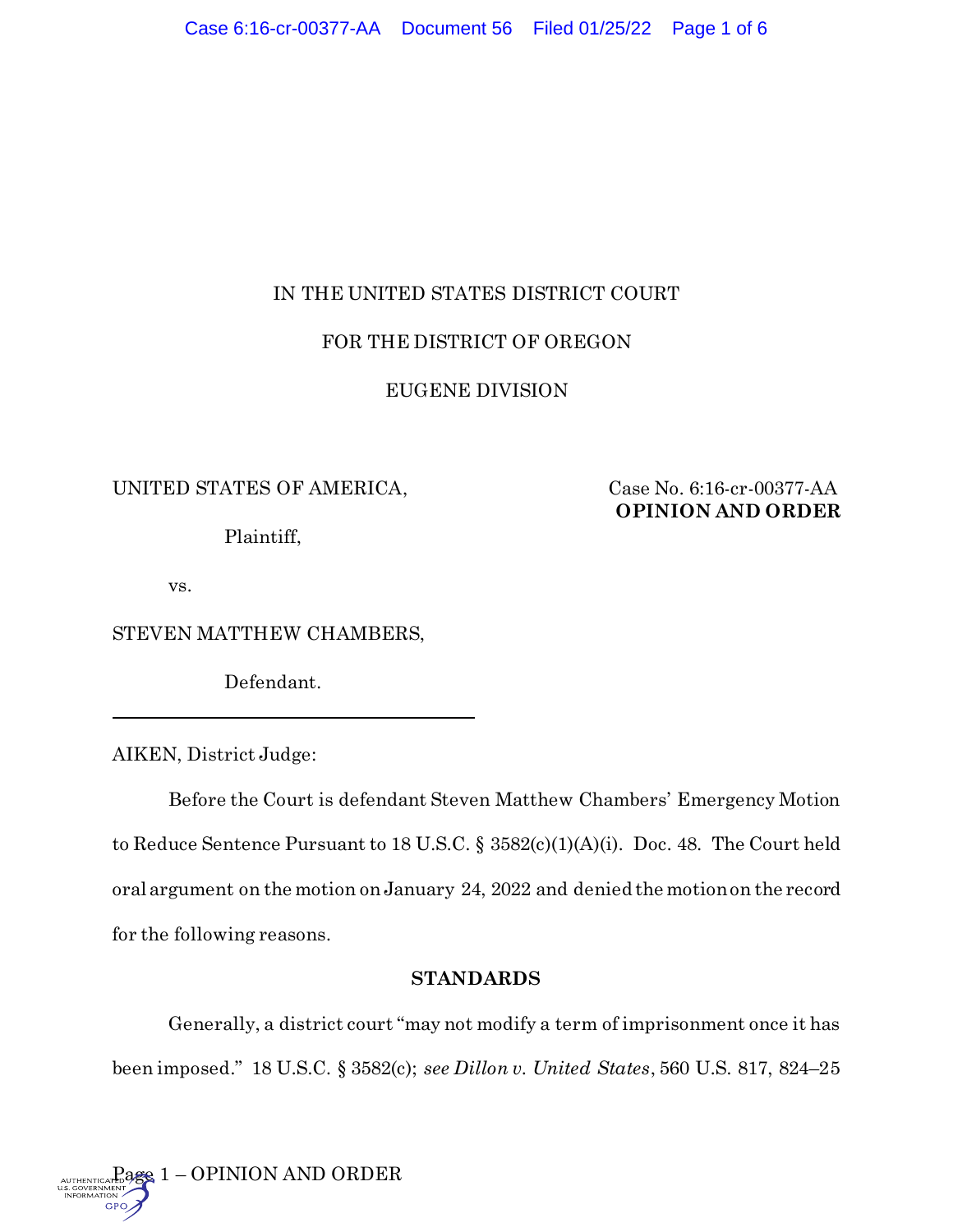(2010). Compassionate release under  $\S$  3582(c)(1)(A) provides an exception in rare cases. With the passage of the First Step Act of 2018, Pub. L. No. 115-391, § 603, 132 Stat. 5194, 5239 (Dec. 21, 2018), Congress authorized courts to modify a defendant's sentence on a motion for compassionate release by a defendant:

[T]he court, . . . upon motion of the defendant after the defendant has fully exhausted all administrative rights to appeal a failure of the Bureau of Prisons to bring a motion on the defendant's behalf or the lapse of 30 days from the receipt of such a request by the warden of the defendant's facility, whichever is earlier, may reduce the term of imprisonment ... after considering the factors set forth in [18 U.S.C.  $\S$  3553(a)] to the extent that they are applicable, if it finds that—

(i) Extraordinary and compelling reasons warrant such a reduction; [... ]

and that such a reduction is consistent with applicable policy statements issued by the Sentencing Commission.

18 U.S.C. § 3582(c)(1)(A).

The relevant policy statement is found in the United States Sentencing Guidelines, § 1B1.13. The policy statement identifies four categories of extraordinary and compelling reasons: (A) the medical condition of the defendant, including "a serious physical or medical condition . . . that substantially diminishes the ability of the defendant to provide self-care within the environment of a correctional facility and from which he or she is not expected to recover;" (B) the age of the defendant; (C) family circumstances; and (D) extraordinary and compelling reasons "other than, or in combination with, the reasons described in subdivisions (A) through (C)." U.S.S.G. § 1B1.13 cmt. 1(A)–(D). The policy statement also requires the court to find that the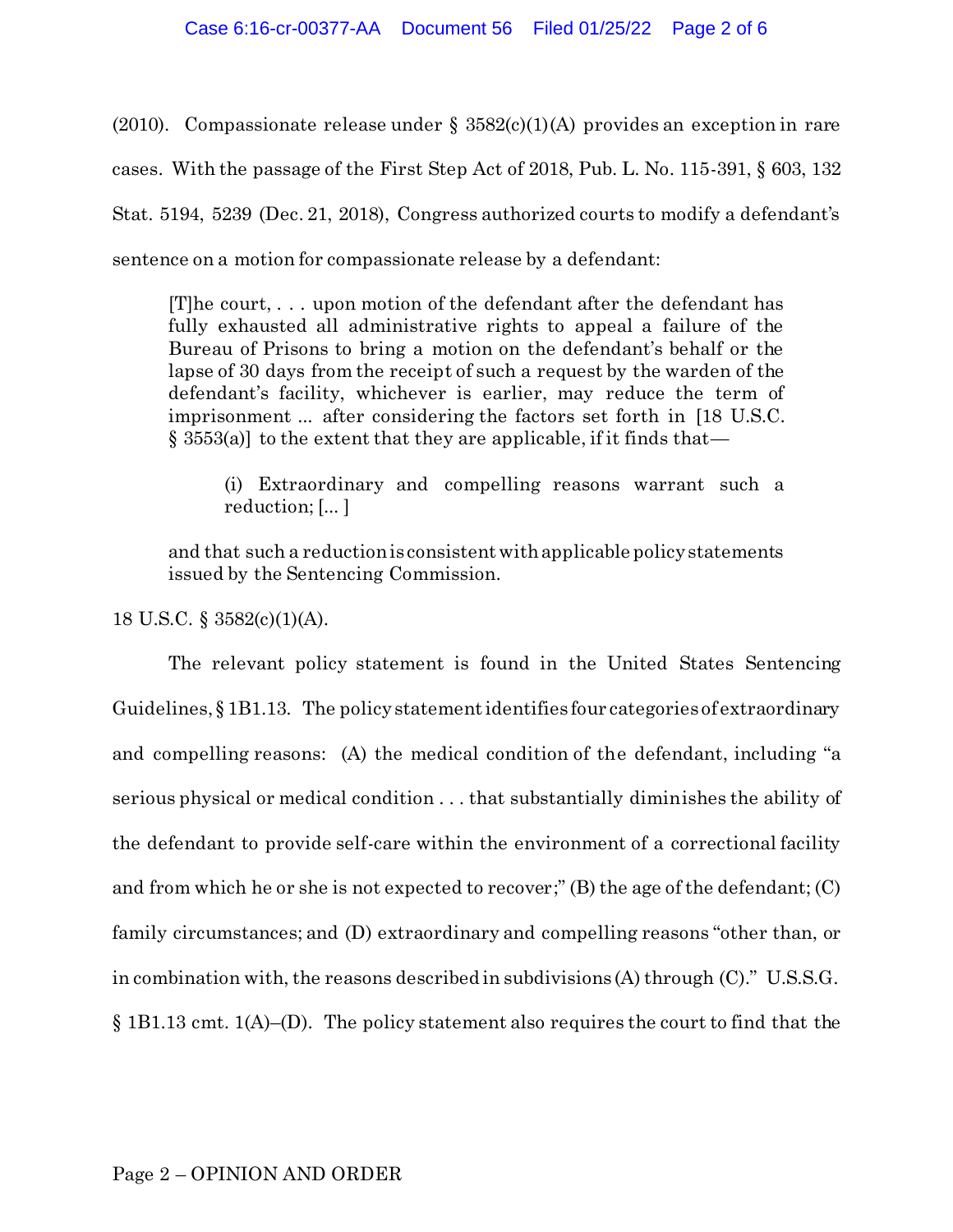defendant is not a danger to the safety of any other person or to the community, as provided in 18 U.S.C. § 3142(g).

## **DISCUSSION**

On December 4, 2020, defendant filed a motion seeking compassionate release based on his risk of severe disease and complications from COVID-19 due to his obesity, high blood pressure, and his risk of infection while incarcerated. Doc 34. While that motion was being prepared, defendant contracted COVID-19 and was subsequently deemed "recovered" by the prison's medical staff on December 7, 2020. Ex. F, (doc. 48-1) at 1-2. On December 22, 2020, this Court issued an Opinion and Order denying defendant's motion based on the relatively mild symptoms he experienced during his acute COVID-19 infection and the finding that the prison provided him with adequate care to address those symptoms. Doc. 41 at 4-5.

On January 13, 2022, defendant again filed a motion for compassionate release. Doc 48. Defendant reports that he presented multiple times for care at the Bureau of Prison (BOP) Health Services with complaints of high blood pressure, chest pain, fatigue, and shortness of breath and defendant asserts that the underlying cause of those symptoms is "post-covid" condition. Defendant contends that, because of BOP's "limited resources and a policy of providing only 'medically necessary' care, he will not have access to the specialized, multidisciplinary medical care needed to address and treat his post-covid condition while in custody." Doc. 48 at 12. Accordingly, defendant asks that this Court find that his inability to obtain "appropriate and timely medical care to assess and treat his post-covid condition

## Page 3 – OPINION AND ORDER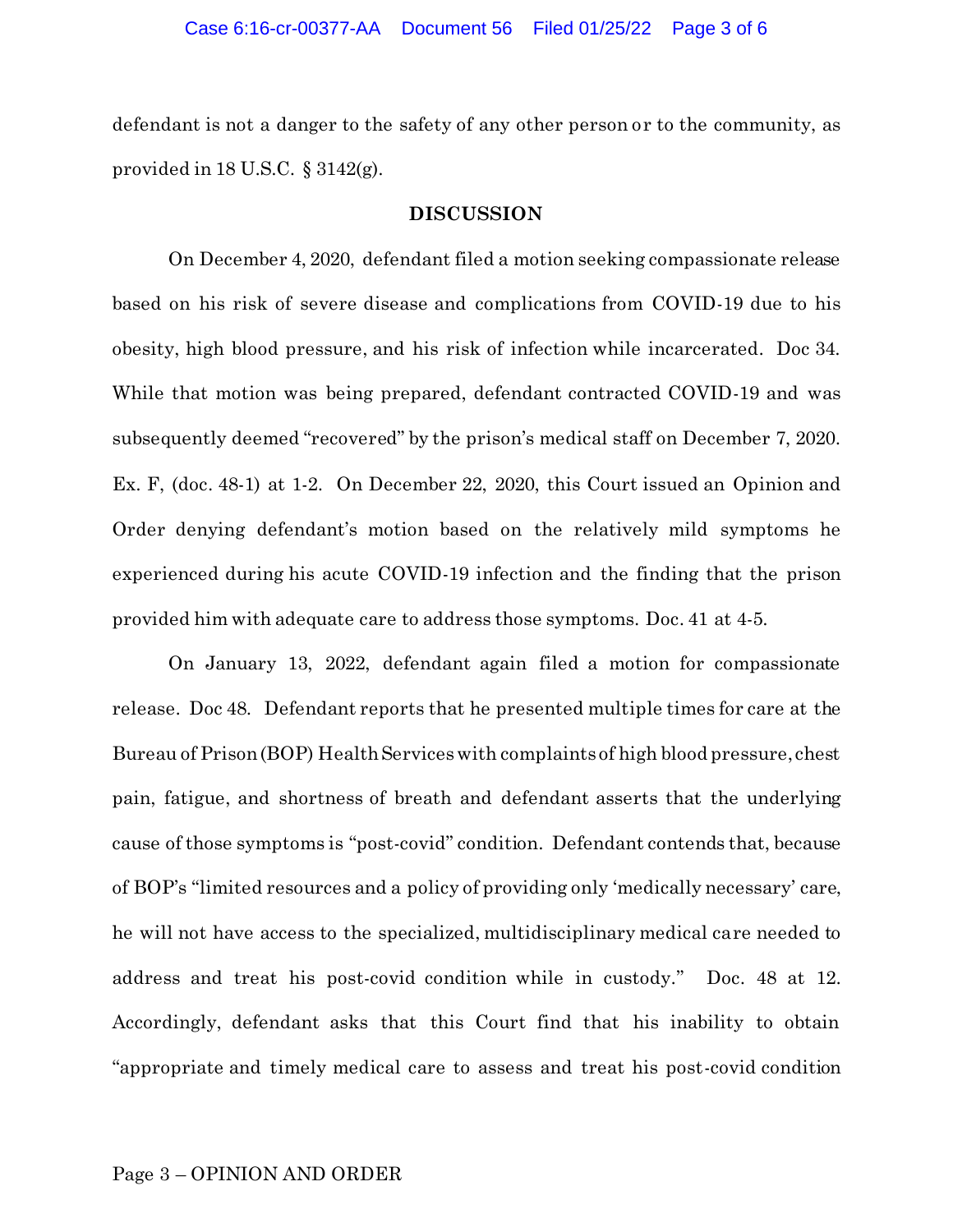#### Case 6:16-cr-00377-AA Document 56 Filed 01/25/22 Page 4 of 6

while incarcerated is an extraordinary and compelling reason warranting his compassionate release." *Id*. at 14.

Medical records show that BOP Health Services responded to defendant's requests for patient care and medical evaluation multiple times in January, February, March, April, August, and December of 2021. *See generally* Ex. F (doc 48- 1) at 5; 10; 15; 18; 24; 28. During those visits, defendant underwent an EKG, which determined his heart rate to be within normal limits. *Id*. at 7-8. Defendant's chest x-ray showed results within normal limits. *Id*. at 9.

Defendant has remained hypertensive, and in February 2021, the BOP nurse ordered labs to check defendant's blood pressure twice weekly for 30 days. *Id*. In March 2021, defendant was prescribed an Albuterol inhaler to improve "peak flow" of his airways after diagnosis of unspecified abnormalities of breathing. *Id.* at 16. In April and May of 2021, Defendant requested and received two doses of Moderna Covid-19 vaccine. *Id*. at 32. During a blood pressure check in April 2021, the nurse counseled defendant concerning adietary regimen aimed at improving overall health. *Id*. at 20.

After defendant complained that his COVID-19 infection might have caused his organs to fail, defendant underwent testing to evaluate kidney and abdominal health, which returned "unremarkable" findings. Doc. 53 at 72-3. When defendant complained of neck pain, he received a "film c spine" test for his neck. *Id*. By August 2021, after defendant reportedly focused on dietary improvement, defendant's blood pressure dropped within normal limits. Ex. F (doc 48-1) at 24. In December 2021,

## Page 4 – OPINION AND ORDER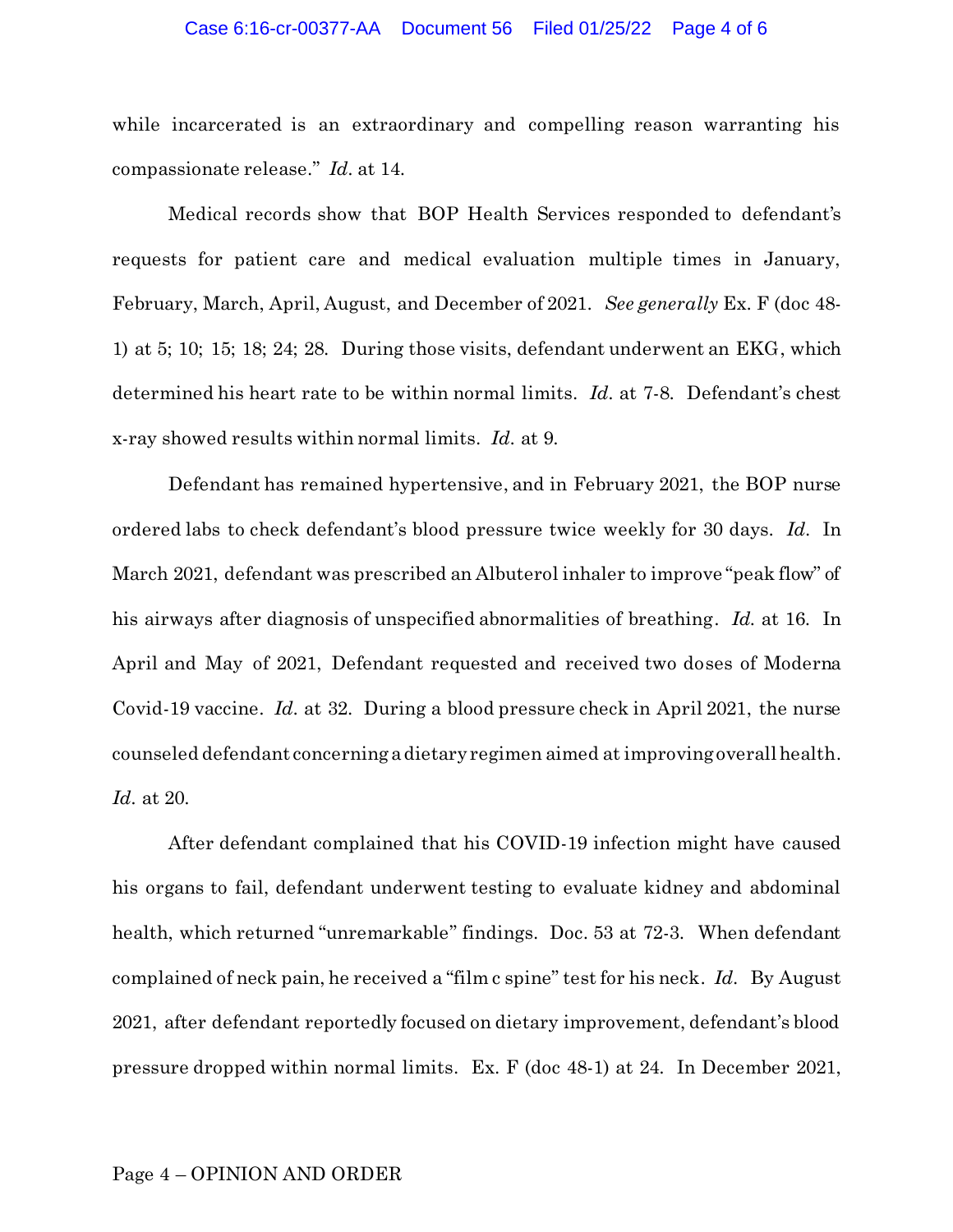### Case 6:16-cr-00377-AA Document 56 Filed 01/25/22 Page 5 of 6

defendant's physician advised that subsequent tests showed defendant's blood pressure high and his peak flow breath test low. *Id*. at 28. The physician diagnosed defendant with post-covid condition, prescribed him steroids and an inhaler, and ordered consultation requests for a resting echocardiogram and an offsite CT chest scan. *Id*. at 29-30. Finally, the physician raised defendant's level of medical care needs from a Care Level 1 to a Care Level 2. *Id*. at 30. In addition to defendant's medical records, the court has reviewed the supplemental exhibits, including the Center for Disease Control guidelines for treating patients with post-covid condition.

On this record, the Court cannot find extraordinary and compelling reasons to reduce defendant's sentence. Defendant anchors his request for reduction of his sentence on his lack of access to care from "multidisciplinary" providers and "specialists," but the record shows that, at this time, he is receiving treatment, testing, prescription medication, dietary counseling, and other services aimed at addressing his post-covid condition while in BOP custody.

Moreover, defendant has a projected release date of August 2025 and has 43 months remaining on his 132-month sentence, which was well below the 151-month low end of his guidelines range. Given the serious nature and circumstances of defendant's underlying offense—he was found with over four pounds of methamphetamine while on post-prison supervision for state offenses—reducing defendant's sentence to time-served would undermine the sentencing factors under 18 U.S.C. § 3553(a).

## Page 5 – OPINION AND ORDER